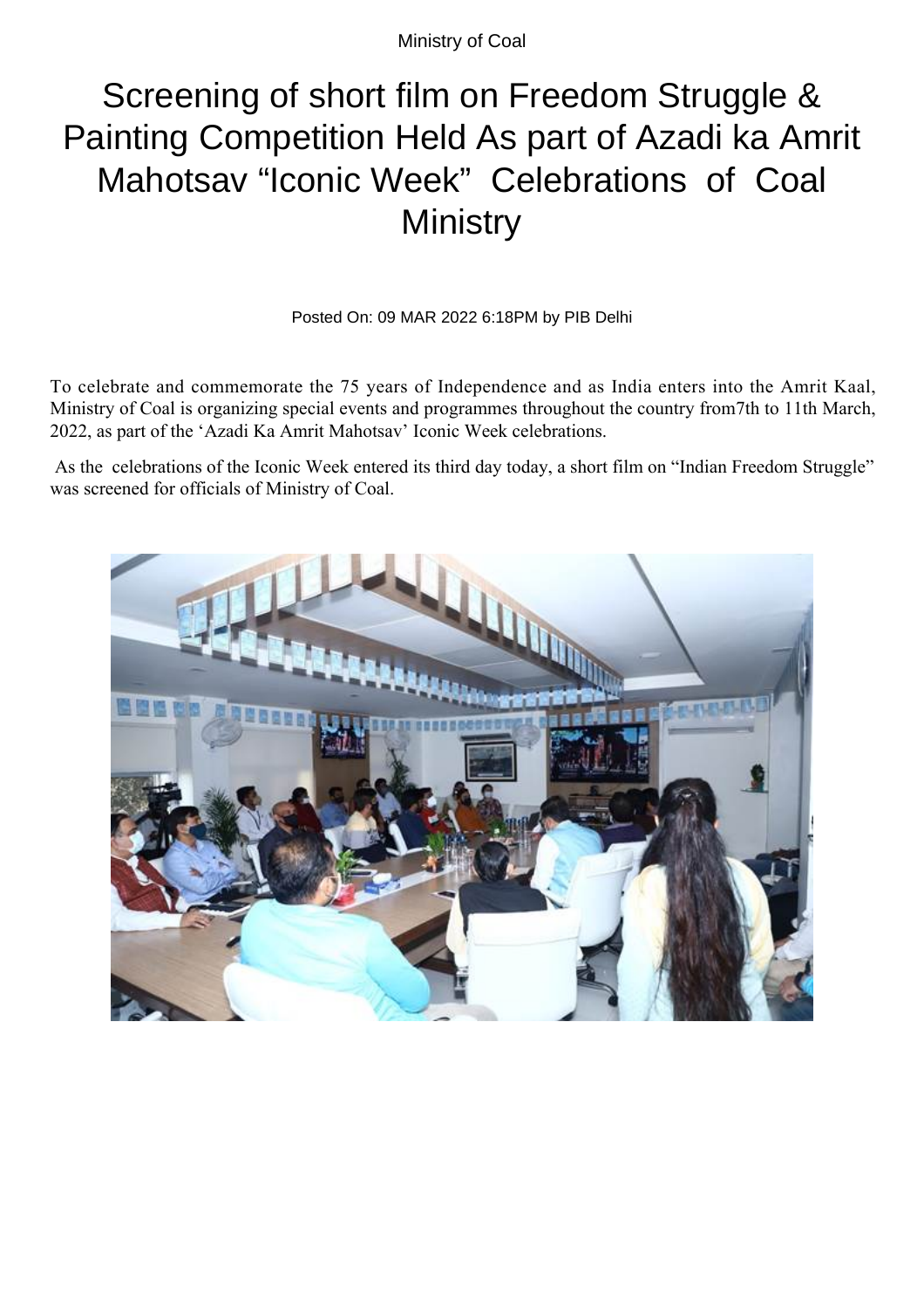

Painting Competition for school children of the Ministry Officials/employees on the theme-"Freedom Struggle or India's future @75 years was also organized in the Ministry.

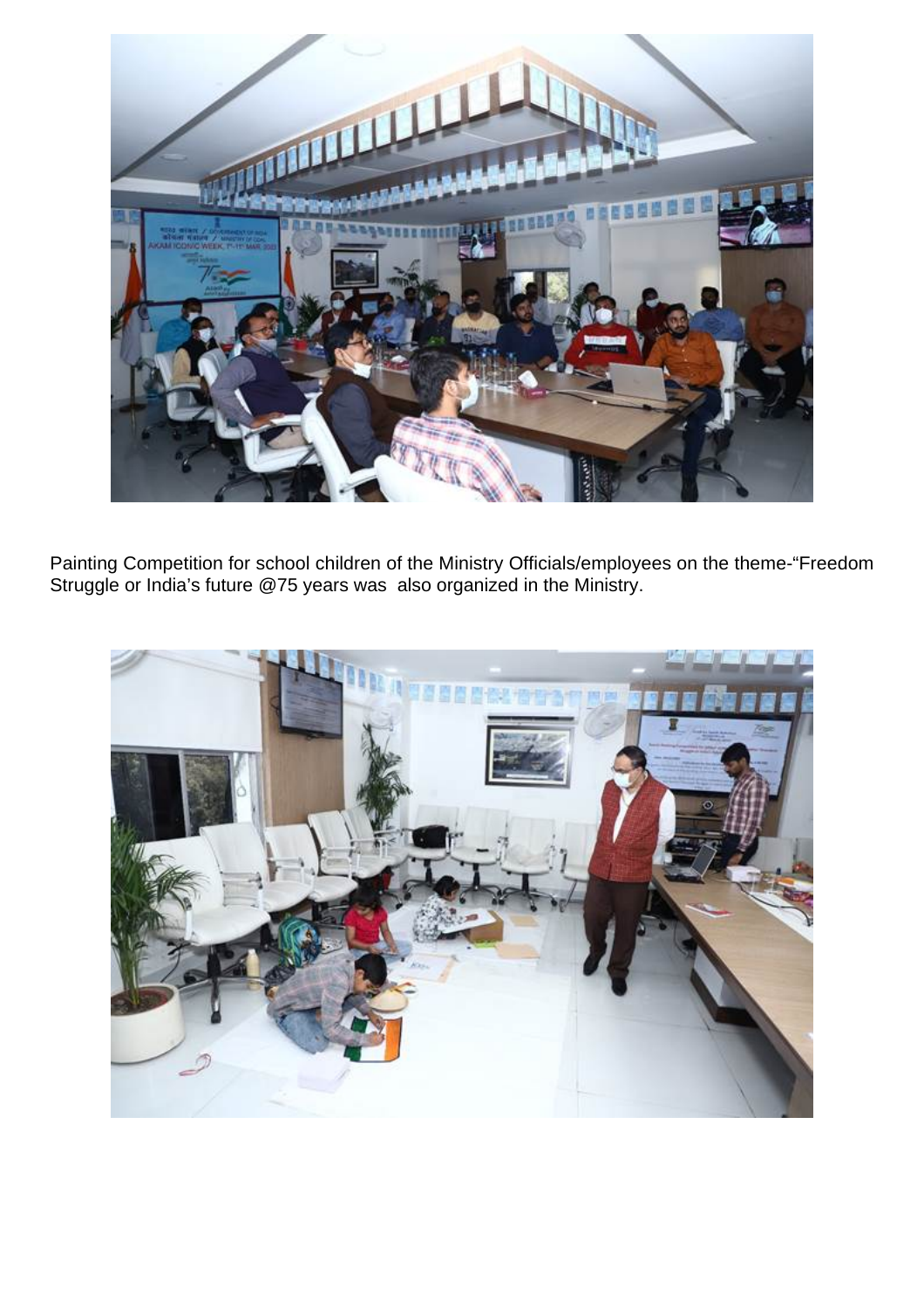

During the second leg of the day, a talk on "Net Zero Emissions'" was given by Dr. J R Bhatt, Adviser, Ministry of Environment, Forest and Climate Change, in the presence of Secretary (Coal) and other senior officers of the Ministry and CPSUs through virtual mode.